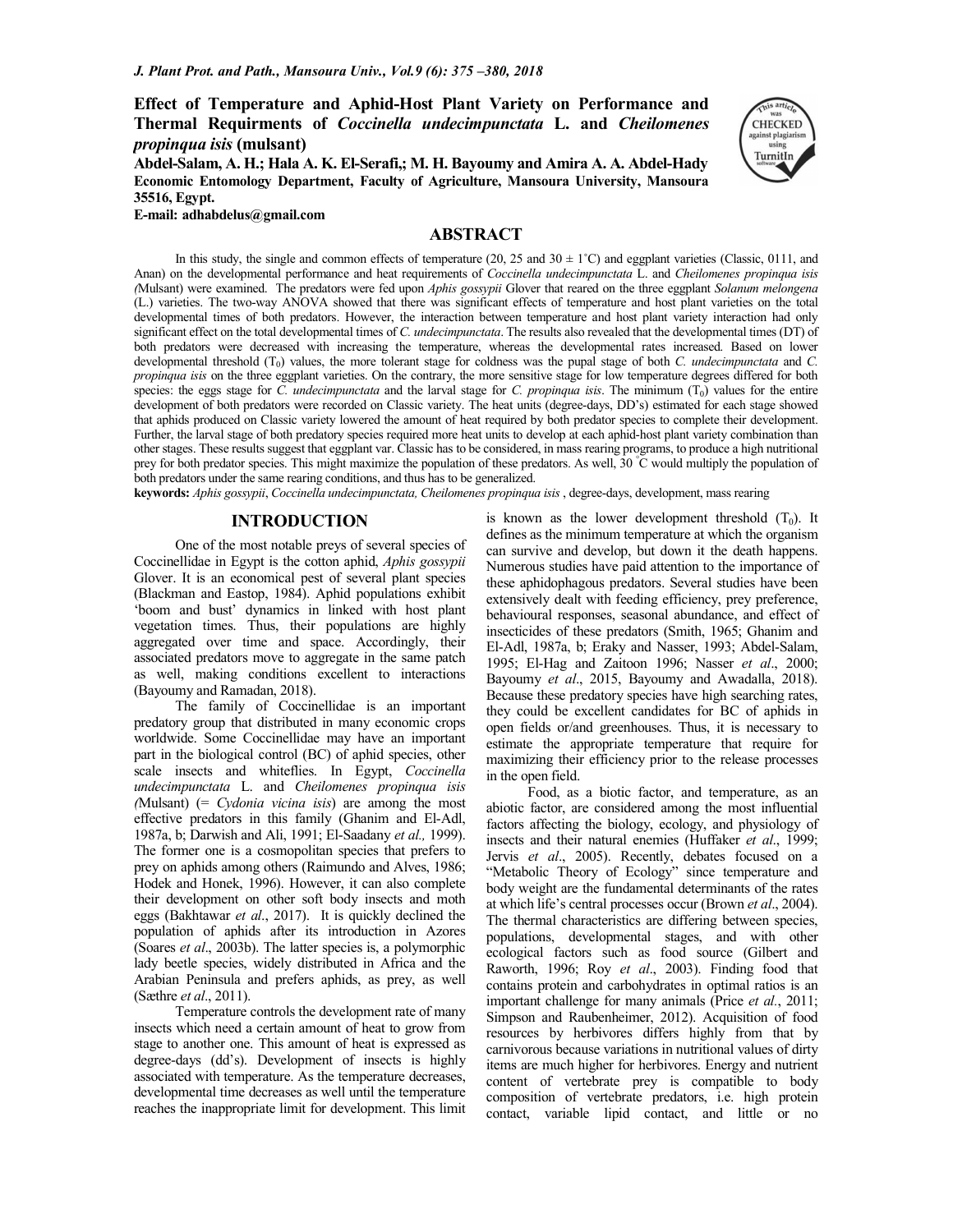carbohydrates (Robbins, 1993). Hence, the aphid-host plant variety could play a significant role in increasing the persistence of a species to lower degrees of temperatures, resulting in increasing the amount of heat (degree-days) requires for development. On the contrary, this hypothesized effect could be minimized in case of interacting with other abiotic factors like temperature. Therefore, this study aims to evaluate the single and common effects of temperature and aphid-host plant variety on development, reproduction, longevity and heat requirements of *C. undecimpunctata* and *C. propinqua isis*.

## **MATERIALS AND METHODS**

#### **I. Plant and aphid cultures**

Seedlings of eggplant (*Solanum melongena* L.) varieties namely Classic, 0111 and Anan were sown in the greenhouse. The experimental area of the green house was 360 m<sup>2</sup> placed at the Experimental farm of Mansoura University. The cotton aphid, *Aphis gossypii* Glover was collected from heavily infested crops (green bean and cowpea) growing at the Experimental farm. Once the seedlings inside the greenhouse reached 10 cm in highest, the infestation was started using the first instars of A. gossypii that transferred to each host plant variety. These plants were watered and fertilized in the due time as required. After one month from plantation, these infestations were used either in rearing predators or in feeding experiments for predators.

#### **2. Predator colonies:**

The rearing of *C. undecimpunctata* and *C. propinqua isis* was carried out at  $25.0 \pm 1.0$  °C,  $60.0 \pm 5\%$ RH, and a 14:10 (L:D) day length. Adults and larvae of theses predatory species were kept, in isolation, in Petridishes (9.0 cm diam  $\times$  2.0 cm ht and 5.5 cm diam  $\times$  2.0 cm ht for oviposition and development, respectively). Colonies of *C. undecimpunctata* and *C. propinqua isis* were began from ca. 50 beetles per each species. These lady beetles were directly collected and transferred into plastic vials  $(6.0 \text{ cm} \text{ diam} \times 10.0 \text{ cm} \text{ ht})$  from green and white bean fields at the University farm. In the laboratory, adult ladybeetles were maintained in ventilated jars (15 cm diam.  $\times$  10 cm ht.) and stuffed with wax paper. Ten females of each species were kept in Petri-dishes in isolation, and provided with cotton aphids, *ad libitum*, on a piece of eggplant leaf. Aphids were daily offered and eggs were collected by transferring females to new dishes. Upon eclosion, sibling groups of five individuals of each coccinellid species were reared on a diet of *A. gossypii* supplied *ad libitum* every 48 h. To ensure mating, all emerged beetles of each coccinellid species were collected into ventilated plastic vials (9.0 cm diam  $\times$  20.0 cm ht) and were fed on ca. 15.0 mg of the Angoumois grain moth, *Sitotroga cerealella* Olivier (Lepidoptera: Gelechiidae), ca. 5.0 mg of pollen, and water on a cotton wick. Water and moth eggs were added every 48 h. Previous work has shown these conditions to be ideal for maintaining beetles in reproductive diapause for extended periods prior to breeding (Michaud and Qureshi, 2006). In each experiment, mated females were isolated in Petri-dishes and daily provided with aphids, *ad libitum*, to produce their eggs. These eggs were used in the experiments.

#### **3. Development and thermal requirements**

Development of each predator species was monitored at three constant temperatures ( $20 \pm 1$ ,  $25 \pm 1$ ) and  $30 \pm 1$  °C) with a relative humidity of  $60.0 \pm 5.0\%$  and a photoperiod of 14:10 (L: D). The cotton aphid, *A. gossypii*, provided as a diet in each trial for each predator species was collected from the three eggplant verities (i.e., classic, 0111 and Anan) cultivated in the greenhouse. The second clutch of predator's eggs was collected from four females (predator colony) and incubated at  $25.0 \pm 1.0$  °C,  $60 \pm 5\%$  RH, and 14:10 (L:D) photoperiod. Upon eclosion, three groups of larvae, each consisted of 20 neonate larvae were isolated in Petri-dishes (each 5.5 cm in diam.) that provided with a filter paper on their bottom to offer a walking surface for the larvae. A fixed number of second and third instars *A. gossypii* were provided daily on a piece of each host plant leaf for each individual larva of predator species. As the predator's instar developed, the aphid amount was gradually increased. Larvae were monitored daily and all developmental transitions (i.e., larval molts, pupation and developmental times) were recorded until emergence of adults. The number of died immature individuals during the experiment was also recorded. Within 24 h of emergence, adults were sexed. The developmental rate (1/developmental time) of immature stages was estimated. Data of individuals that failed to complete their development were excluded from the analysis. Developmental times for each stage and total stages (egg – adult) were used to estimate the thermal requirements. The linear regression relationship between developmental rates (y) and temperatures (x) was calculated as y= a+bx; (Arnold, 1960; Campbell *et al.,* 1974). The lower developmental threshold  $(T_0)$  was estimated using the x- intercept point and slope of the relation (T<sub>0</sub>= -a / b).

The degree-days (dd's), expressed as thermal units  $(K)$  accumulated above the  $T_0$ , that require for the partial or total development of a predator on each temperature were calculated according to equation of Fletcher (1981) and Obrycki and Tauber (1981), as below:

#### $K = D(T - T_0)$

**Where:** D is the development duration in days, and T is the temperature at which development examined.

#### **4. Data analysis**

A two-way ANOVA was performed to analyze the effect of temperature, aphid-host plant variety, as independent variables, and their interaction on developmental times of *C. undecimpunctata and C. propinqua isis*. In case of significant, one-way ANOVA was also performed for each effect and means were separated using Student- Newman-Keuls Test (Costat Software, 2004).

## **RESULTS**

#### **I. Development**

Temperature, aphid-eggplant varieties and their interaction had significant effects on preimaginal developmental times of *C*. *undecimpunctata*  $(F_{2,149} =$ 503.94, P < 0.001; F<sub>2,149</sub>=34.93, P < 0.001; and F<sub>4,149</sub>=  $3.73, P < 0.01$ , respectively). There were significant effects of temperature ( $F_{2,150} = 647.34$ , P < 0.001) and aphid eggplant varieties  $(F_{2,150} = 16.48, P \le 0.001)$  on preimaginal developmental times of *C. propinqua isis,* whereas interaction temperature and eggplant variety was not  $(F<sub>4,150</sub>= 0.97, P = 0.42)$  (Table 1).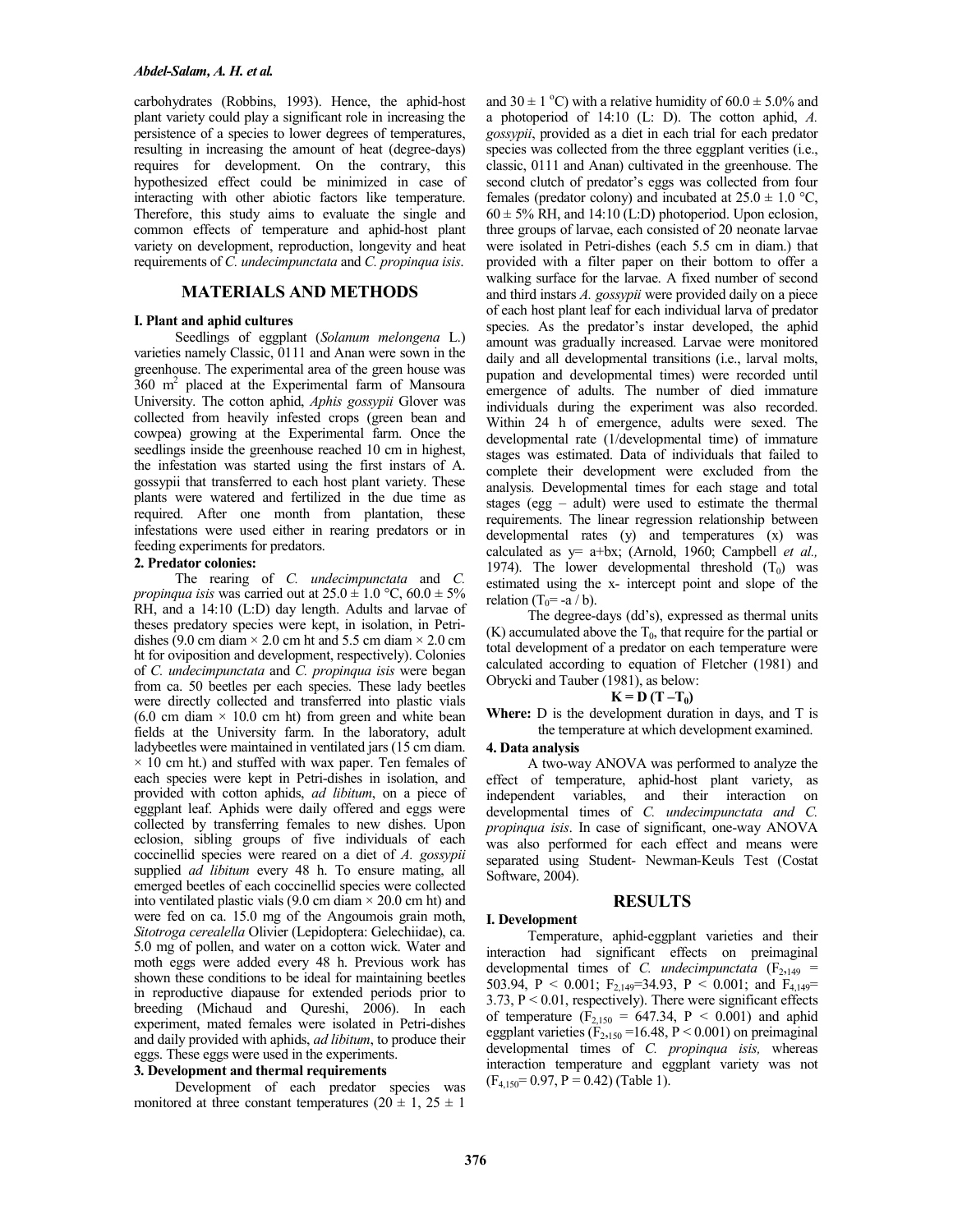|                         | varieties and monitored t three constant temperatures. |    |        |              |  |
|-------------------------|--------------------------------------------------------|----|--------|--------------|--|
| <b>Predator species</b> | Variables                                              | df |        |              |  |
|                         | Temperatures                                           |    | 503.94 | ${}_{0.001}$ |  |
|                         | Varieties                                              |    | 34.93  | ${}_{0.001}$ |  |
| C. undecimpunctata      | Varieties X Temperatures                               |    | 3.73   | ${}_{0.01}$  |  |
|                         |                                                        |    | 14.39  |              |  |
|                         | Temperatures                                           |    | 647.34 | ${}_{0.001}$ |  |
|                         | Varieties                                              |    | 16.48  | ${}_{0.001}$ |  |
| C. propinqua isis       | Varieties X Temperatures                               |    | 0.97   | > 0.05       |  |
|                         |                                                        |    | 26.11  |              |  |

**Table 1. Effects of temperature and aphid-eggplant varieties on developmental times of** *Coccinella undecimpunctata* **and** *Chilonemus propinqua isis* **when provided** *Aphis gossypii* **from three host plant varieties and monitored t three constant temperatures.** 

As the temperature increased the entire development time (egg-adult) of *C. undecimpunctata* significantly decreased on the Classic ( $F_{2,49}$ =180.09, P < 0.001), 0111 ( $F_{2,52}$ =180.09, P < 0.001), and Anan ( $F_{2,48}$ = 261.07,  $P < 0.001$ ) varieties. The lowest developmental times of *C. undecimpunctata* was recorded using aphids from Classic variety at the three constant temperatures. But, there were significant differences among aphid-host plant varieties in the entire developmental time of *C. undecimpunctata* only at 20 °C ( $F_{2,48}$ =39.13, P < 0.001) and 25 °C ( $F_{2,51}$ =9.38, P < 0.001) (Table 2).

**Table 2. Developmental times (±SE) in days of** *Coccinella undecimpunctata* **fed upon** *Aphis gossypii* **that reared on three eggplant varieties and monitored at three different temperatures.** 

| Eggplant | Temperature | Egg                            |                     |                                                                                                                                                                                                                                                 | Pupal                          | Egg-                                                                                                                    |                                                                                                                                                    |                              |                                                                             |  |
|----------|-------------|--------------------------------|---------------------|-------------------------------------------------------------------------------------------------------------------------------------------------------------------------------------------------------------------------------------------------|--------------------------------|-------------------------------------------------------------------------------------------------------------------------|----------------------------------------------------------------------------------------------------------------------------------------------------|------------------------------|-----------------------------------------------------------------------------|--|
| variety  | (°C)        | stage                          |                     | $\gamma$ nd                                                                                                                                                                                                                                     | ord                            |                                                                                                                         | Total                                                                                                                                              | <b>Stage</b>                 | Adult                                                                       |  |
|          | 20          | $5.00 \pm 0.07$ a <sup>A</sup> | $2.25 \pm 0.09 a^C$ | $2.10\pm0.12$ a <sup>B</sup>                                                                                                                                                                                                                    | $1.80 \pm 0.13$ a <sup>B</sup> | $3.61 \pm 0.13$ a <sup>B</sup>                                                                                          | 9.76 $\pm$ 0.23 a <sup>B</sup>                                                                                                                     | $4.07\pm0.23$ a <sup>A</sup> | $18.82 \pm 0.30 \text{ a}^{\text{B}}$                                       |  |
| Classic  | 25          | $4.00\pm0.16 h^A$              |                     | $1.90\pm0.07 h^{A}$ 1.15 $\pm$ 0.08 $h^{A}$ 1.20 $\pm$ 0.09 $h^{A}$ 3.10 $\pm$ 0.07 $h^{B}$                                                                                                                                                     |                                |                                                                                                                         | $7.35\pm0.18 h^B$                                                                                                                                  |                              | $3.39\pm0.12 h^4$ 14.74 $\pm$ 0.24 $h^B$                                    |  |
|          | 30          | $2.50\pm0.16$ c <sup>A</sup>   |                     | $1.20\pm0.22$ c <sup>A</sup> $1.10\pm0.16$ b <sup>A</sup> $1.16\pm0.05$ b <sup>A</sup> $2.30\pm0.13$ c <sup>A</sup> $5.74\pm1.35$ c <sup>A</sup>                                                                                                |                                |                                                                                                                         |                                                                                                                                                    |                              | $2.90\pm0.12$ $c^4$ 10.94 $\pm$ 0.24 $c^4$                                  |  |
| 0111     | 20          | $5.05 \pm 0.16$ a <sup>A</sup> |                     |                                                                                                                                                                                                                                                 |                                |                                                                                                                         | $2.80\pm0.18$ a <sup>B</sup> $2.45\pm0.19$ a <sup>AB</sup> $2.10\pm0.07$ a <sup>B</sup> $4.71\pm0.11$ a <sup>B</sup> $12.06\pm0.26$ a <sup>B</sup> |                              | $4.20\pm0.10$ a <sup>A</sup> $21.31\pm0.33$ a <sup>A</sup>                  |  |
|          | 25          | $4.00\pm0.16 h^A$              |                     | $2.10\pm0.13$ b <sup>A</sup> $1.50\pm0.11$ b <sup>A</sup> $1.40\pm0.11$ b <sup>A</sup> $3.80\pm0.13$ b <sup>A</sup> $8.80\pm0.28$ b <sup>A</sup>                                                                                                |                                |                                                                                                                         |                                                                                                                                                    |                              | $3.61\pm0.18 \text{ h}^4$ $16.41\pm0.47 \text{ h}^4$                        |  |
|          | 30          | $2.50\pm0.16$ c <sup>A</sup>   |                     | $1.50\pm0.16$ c <sup>A</sup> $1.20\pm0.16$ k <sup>A</sup> $1.30\pm0.16$ k <sup>A</sup> $2.70\pm0.32$ c <sup>A</sup> $6.70\pm0.28$ c <sup>A</sup>                                                                                                |                                |                                                                                                                         |                                                                                                                                                    |                              | $3.10\pm0.16$ c <sup>A</sup> 11.90 $\pm$ 0.34 c <sup>A</sup>                |  |
|          | 20          | $5.30\pm0.16$ a <sup>A</sup>   |                     | $3.40\pm0.11$ a <sup>A</sup> $2.90\pm0.60$ a <sup>A</sup> $2.60\pm0.11$ a <sup>A</sup> $3.80\pm0.11$ a <sup>B</sup> $12.7\pm0.19$ a <sup>A</sup>                                                                                                |                                |                                                                                                                         |                                                                                                                                                    |                              | $4.16\pm0.88$ a <sup>A</sup> 22.18 $\pm$ 0.23 a <sup>A</sup>                |  |
| Anan     | 25          | $20 \pm 0.09 h^4$              |                     | $\frac{\text{Y}}{\text{20}\pm0.11}$ b <sup>A</sup> $\frac{\text{35}\pm0.11}{\text{6}}$ b <sup>A</sup> $\frac{\text{90}\pm0.12}{\text{6}}$ b <sup>A</sup> $\frac{\text{90}\pm0.14}{\text{6}}$ a <sup>A</sup> $\frac{\text{90}\pm0.27}{\text{6}}$ |                                |                                                                                                                         |                                                                                                                                                    |                              | $3.83\pm0.09 h^{A}$ 16.78 $\pm$ 0.32 h <sup>A</sup>                         |  |
|          | 30          | $2.70\pm0.11$ c <sup>A</sup>   | $1.30\pm0.11$ $c^A$ |                                                                                                                                                                                                                                                 |                                | $1.20\pm0.09$ b <sup>A</sup> $1.22\pm0.10$ b <sup>A</sup> $2.69\pm0.19$ b <sup>A</sup> $6.5$ + $\pm0.37$ c <sup>A</sup> |                                                                                                                                                    |                              | $\frac{1}{2}$ A0 $\pm$ 0.123 c <sup>A</sup> 11.81 $\pm$ 0.37 c <sup>A</sup> |  |
|          |             |                                |                     |                                                                                                                                                                                                                                                 |                                |                                                                                                                         |                                                                                                                                                    |                              | .                                                                           |  |

**Values followed by the same lowercase small letters in a column among temperatures within each variety and the same uppercase capital letters among varieties in each temperature are not significantly different at the 5% probability level (ANOVA, Student- Newan-Keuls Test).**

Similarly, with increasing temperature from 20 to 30 °C, the entire development time of *C. propinqua isis* declined dramatically on Classic variety (F<sub>2,50</sub>= 297.94, P < 0.001), on 0111 variety (F<sub>2,50</sub> = 23.77, df = 2, P < 0.001) and on Anan variety  $(F_{2.50} = 161.78, P < 0.001)$ . There were significant differences among aphid-host plant varieties in the entire developmental time of *C. propinqua isis* at the three different temperatures ( $F_{2,48}$ = 3.34, P < 0.05;  $F_{2,51}$ =

7.687, P < 0.001; and  $F_{2.52}$  = 14.14, P < 0.001, respectively). The lowest development times of *C. undecimpunctata* was recorded on aphid-Classic variety at the three constant temperatures. On all tested varieties, egg, larval, pupal and egg-adult development of *C. undecimpunctata* required a much greater number of day-degrees than that of *C. propinqua isis* (Table 3).

**Table 3. Developmental times (±SE) in days of** *Chilonemus propinqua isis* **fed upon** *Aphis gossypii* **that reared on three eggplant varieties and monitored at three different temperatures.** 

| Eggplant | Temperature | Egg                           |                               |                               | Pupal                                                     | Egg-                                                              |                                                               |                              |                                                                                                                                                                                            |  |
|----------|-------------|-------------------------------|-------------------------------|-------------------------------|-----------------------------------------------------------|-------------------------------------------------------------------|---------------------------------------------------------------|------------------------------|--------------------------------------------------------------------------------------------------------------------------------------------------------------------------------------------|--|
| variety  | (°C)        | stage                         | $\gamma$ nd                   |                               | 3 <sup>rd</sup>                                           | ⊿ <sup>th</sup>                                                   | Total                                                         | <b>Stage</b>                 | Adult                                                                                                                                                                                      |  |
|          | 20          | $4.2\pm 0.19$ a <sup>A</sup>  | $3.9\pm0.07$ a <sup>B</sup>   | $2.6 \pm 0.11$ a <sup>A</sup> | $2.80\pm0.09$ a <sup>A</sup>                              | $3.39\pm0.16$ a <sup>A</sup>                                      | $12.69 \pm 0.18$ a <sup>B</sup>                               | $4.47\pm0.12$ a <sup>A</sup> | $21.28 \pm 0.27$ a <sup>B</sup>                                                                                                                                                            |  |
| Classic  | 25          | 3.1 $\pm$ 0.07 $h^A$          | $2.7\pm0.11 h^{A}$            | $1.7\pm0.11 h^B$              |                                                           | $1.90\pm0.23 \text{ h}^{\text{B}}$ 2.89 $\pm$ 0.23 a <sup>A</sup> | 9.19 $\pm$ 0.32 b <sup>B</sup> 3.72 $\pm$ 0.11 b <sup>A</sup> |                              | $16.03\pm0.34 h^{B}$                                                                                                                                                                       |  |
|          | 30          | $2.5 \pm 0.11$ c <sup>A</sup> | $2.2 \pm 0.09$ c <sup>A</sup> | $1.1\pm 0.07$ $c^A$           | $1.20\pm0.09$ c <sup>A</sup> $1.39\pm0.12$ b <sup>B</sup> |                                                                   | $5.89\pm0.23$ $c^B$ $2.89\pm0.11$ $c^A$                       |                              | $11.28\pm0.24$ $c^{\rm B}$                                                                                                                                                                 |  |
| 0111     | 20          | $4.3 \pm 0.19$ a <sup>A</sup> | $4.4\pm 0.11$ a <sup>A</sup>  | $2.8\pm 0.09$ a <sup>A</sup>  |                                                           |                                                                   |                                                               |                              | $2.90\pm0.07$ a <sup>A</sup> 3.67 $\pm$ 0.11 a <sup>A</sup> 13.77 $\pm$ 0.24 a <sup>A</sup> 4.81 $\pm$ 0.40 a <sup>A</sup> 22.88 $\pm$ 0.54 a <sup>AB</sup>                                |  |
|          | 25          | $3.1\pm0.07$ b <sup>A</sup>   | $2.9 \pm 0.07 h^A$            |                               |                                                           |                                                                   |                                                               |                              | $1.9\pm0.07$ b <sup>AB</sup> 2.10 $\pm$ 0.07 b <sup>AB</sup> 2.95 $\pm$ 0.16 b <sup>A</sup> 9.85 $\pm$ 0.20 b <sup>AB</sup> 3.83 $\pm$ 0.09 b <sup>A</sup> 16.78 $\pm$ 0.26 b <sup>B</sup> |  |
|          | 30          | $2.5\pm0.11$ $c^A$            | $2.4\pm 0.16$ c <sup>A</sup>  | $1.2\pm0.16$ c <sup>A</sup>   | $1.32\pm0.11$ c <sup>A</sup> $1.83\pm0.17$ c <sup>A</sup> |                                                                   | $6.75 \pm 0.26$ c <sup>A</sup> 3.15 $\pm$ 0.17 c <sup>A</sup> |                              | $12.53\pm0.28$ $c^A$                                                                                                                                                                       |  |
| Anan     | 20          | $4.3 \pm 0.32$ a <sup>A</sup> | $4.5 \pm 0.32$ a <sup>A</sup> | $2.9 \pm 0.16$ a <sup>A</sup> |                                                           |                                                                   |                                                               |                              | $2.90\pm0.16$ a <sup>A</sup> 3.83 $\pm$ 0.17 a <sup>A</sup> 14.13 $\pm$ 0.17 a <sup>A</sup> 4.87 $\pm$ 0.34 a <sup>A</sup> 23.30 $\pm$ 0.17 a <sup>A</sup>                                 |  |
|          | 25          | $3.3\pm0.11 h^{A}$            | $2.9 \pm 0.07 h^A$            | $2.0\pm 0.07 h^A$             |                                                           | $2.30\pm0.11 h^{A}$ 3.10 $\pm$ 0.18 $h^{A}$                       | $10.30\pm0.23$ b <sup>A</sup> 3.94 $\pm$ 0.18 b <sup>A</sup>  |                              | $17.54\pm0.34 h^A$                                                                                                                                                                         |  |
|          | 30          | $2.6\pm0.11$ c <sup>A</sup>   | $2.5 \pm 0.12$ c <sup>A</sup> | $1.3 \pm 0.11$ c <sup>A</sup> |                                                           | $1.40\pm0.11$ $c^A$ $1.68\pm0.11$ $c^A$                           | $6.88\pm0.27$ c <sup>A</sup> $3.2\pm0.12$ c <sup>A</sup>      |                              | $12.68\pm0.28$ c <sup>A</sup>                                                                                                                                                              |  |

**Values bearing the same lowercase small letters in a column among temperatures within each variety and the same uppercase capital letters among varieties in each temperature are not significantly different at the 5% probability level (ANOVA, Student- Newan-Keuls Test).** 

#### **2.Lower developmental threshold and heat requirements**

The developmental rates of all life stages of *C. undecimpunctata* and *C. propinqua isis*, when both provided *A. gossypii* from different eggplant varieties, increased as the temperature increased. The lower developmental threshold  $(T_0)$  showed that the pupal stage was the more tolerant stage at the three eggplant varieties. Whereas the egg stage of *C. undecimpunctata* and larval stage of *C. propinqua isis*, respectively, were the more

sensitive stages for temperature among others on the three eggplant varieties. In addition, the minimum  $T_0$  values for the entire development of both predators were recorded on Classic variety. The thermal units estimated for each stage of the predators revealed that aphids developed and produced on Classic variety lowered the amount of heat required by both predator species to complete their development. The larval stage required more heat units to develop at each aphid-host plant variety than other stages (Table 4).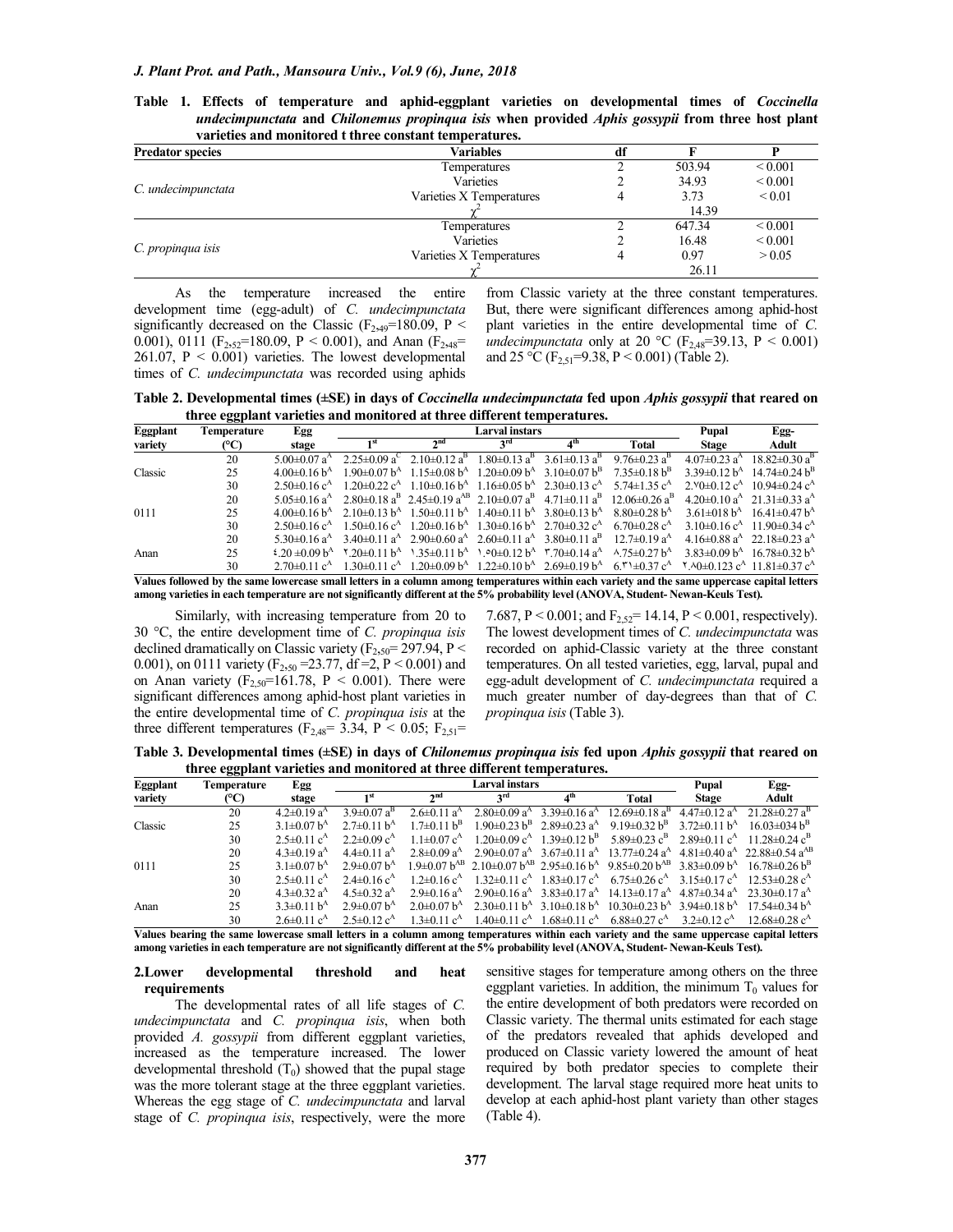**Table 4. Lower developmental threshold (T0) and heat requirements (Degree-days, DD's) for various developmental stages of** *Coccinella undecimpunctata* **and** *Chilonemus propinqua isis* **when supplied with aphid prey that reared on three eggplant varieties***.* 

| Predator          |          | Egg stage |      | Larval instars  |      |  |                     |  |                             |                 |  |              |                                                                                 | Pupal        |       | Egg-  |                                                                                               |
|-------------------|----------|-----------|------|-----------------|------|--|---------------------|--|-----------------------------|-----------------|--|--------------|---------------------------------------------------------------------------------|--------------|-------|-------|-----------------------------------------------------------------------------------------------|
|                   | Eggplant |           |      | $\mathbf{I}$ st |      |  | $\lambda$ nd<br>2rd |  |                             | 4 <sup>th</sup> |  | <b>Total</b> |                                                                                 | <b>Stage</b> |       | Adult |                                                                                               |
| species           | variety  | $T_0$     | DD's | T0              | DD's |  |                     |  | $T_0$ DD's $T_0$ DD's $T_0$ |                 |  |              | $DD's$ $T_0$ $DD's$ $T_0$ $DD's$                                                |              |       | To    | DD's                                                                                          |
| C.undecimpunctata | Classic  |           |      |                 |      |  |                     |  |                             |                 |  |              | 10.84 50.13 9.53 25.73 7.63 23.52 0.65 32.73 3.14 63.47 7.00 130.40 0.64        |              | 80.22 | 6.34  | 263.63                                                                                        |
|                   | 0111     |           |      |                 |      |  |                     |  |                             |                 |  |              |                                                                                 |              |       |       | 11.04 49.49 8.83 32.32 10.04 23.59 2.71 34.33 7.08 63.56 7.67 150.30 2.69 75.66 6.56 292.06   |
|                   | Anan     |           |      |                 |      |  |                     |  |                             |                 |  |              |                                                                                 |              |       |       | 10.47 54.75 14.30 20.99 11.89 20.98 10.67 23.12 0.07 81.85 10.5 123.01 2.25 79.54 7.58 277.46 |
| C. propinqua isis | Classic. |           |      |                 |      |  |                     |  |                             |                 |  |              | 5.28 62.50 6.81 50.51 13.05 19.08 12.98 21.01 14.3 23.58 11.9 109.89 2.16 81.97 |              |       | 907   | 238.1                                                                                         |
|                   | 0111     |           |      |                 |      |  |                     |  |                             |                 |  |              | 6.00 59.70 7.60 52.88 13.00 20.96 12.25 24.24 10.9 36.61 10.7 132.96 1.06 91.30 |              |       | -8.11 | -276.56                                                                                       |
|                   | Anan     |           |      |                 |      |  |                     |  |                             |                 |  |              | 4.83 65.75 6.86 56.53 12.33 23.51 11.54 27.11 13.3 30.15 10.9 134.70 1.00 93.30 |              |       | 842   | 278.14                                                                                        |

## **DISCUSSION**

The developmental times of both predators preyed aphids from the three eggplant varieties are decreased with increasing the temperature, whereas the developmental rates increased with the higher rates at 30 °C. These results in consistent with those of Ghanim and El-Adl (1987a), Kontodimas (2004 a,b), Katsarou *et al*. (2005), Bayoumy *et al*. (2015), Saleh *et al.* (2017), and Zhou *et al.* (2017). The development time of *C. undecimpunctata* ranged from 10.94 to 22.18 d and ranged from 11.28 to 23.30 day for *C. propinqua isis* on various host plant varieties. Katsarou *et al*. (2005) and Zarpas *et al*. (2007) observed a closed developmental time at 23  $\degree$ C (22.2 and 23.4 days, respectively) than that observed by Skouras *et al*. (2015) which was 30.2 days for *Coccinella septempunctata* L. However, the current results of  $T_0$  and dd's values are inconsistent with those estimated by Jalali *et al*. (2014). In their study, the  $T_0$  estimated for the entire development (egg - adult) of *Coccinella undecimpunctata aegyptica*  (Reiche) was 14 ˚C and dd's were 166.67. The difference between both studies may be due to the different prey species, prey-host plant, and range of tested temperatures (Skouras *et al.* 2015). In addition, the estimates of the current study are lower than those by Bayoumy *et al*. (2015) for *C. undecimpunctata*. This is likely because the aphid prey (*Sitobion avenae* F.) is poorer in nutrients than *A. gossypii*. On the contrary, the lower developmental thresholds for *C. undecimpunctata* at various host plant varieties are almost closed to those estimated by Xia *et al*. (1999) for *C. septempunctata* fed upon *A. gossypii* at a range of 15-35 °C.

The thermal requirements of of *C. propinqua isis* ranged from 238 to 278 dd's. These amounts are relatively close to those of Skouras *et al.* (2015) for *Coccinella undecimnotata* Schneider preyed the tobacco aphid, *Myzus persicae nicotianae* Blackman. In another study of Honek and Kocourek (1988), the  $T_0$  and dd's values were 10.9 °C and 44.5 dd's for eggs and 11.1°C and 69.4 dd's for pupae of *C. undecimnotata*. The values for egg stage are closed to those estimated in this study, but not for pupal stage. The differences between the current values and those reported by Honek and Kocourek (1988) are probably because the different prey and host plant varieties used by these authors. This could be confirmed by the pupal stage, in which the accumulated nutrients from different aphideggplant variety combinations increased the tolerance for lower temperatures, whereas this is not true for egg stage. In respect to *C. propinqua isis*, our estimation is different from that by El-Batran *et al*. (2015) for larval and pupal stages, but is closed to that of egg stage, using *Aphis nerii* Boyer reared on oleander leaves at range of 20-28 °C. This is an additional confirmation of the effect on host plant on the quality of prey, resulting in low amount of heat required by pupal stage of predator, as the store of converted accumulated nutrients by larval stage.

The minimum  $T_0$  values and the corresponding dd's for the entire development of both predators were recorded on Classic variety. In other word, Classic variety lowered the amount of heat required by both predator species to complete their development. This may give an evidence that eggplant var. Classic contains protein and carbohydrates in optimal ratios than other varieties which transfer to feeding prey (unpublished data). Energy and nutrient content of vertebrate prey is compatible to body composition of vertebrate predators, i.e. high protein contact, variable lipid contact, and little or no carbohydrates (Robbins, 1993).

On all aphid-eggplant varieties, egg, larval, pupal and egg-adult development of *C. undecimpunctata* required a much higher number of dd's than that of *C. propinqua isis*. This is due to the differences between melanic (black, i.e. *C. propinqua isis*) and non-melanic (red, i.e. *C. undecimpunctata*) morphs. The thermal melanism theory suggests that the melanic morphs are a benefit under conditions of low temperature and a limited radiative regime, because a dark ectothermic insect will heat up faster and reach a higher equilibrium temperature when insolated, resulting in higher levels of activity and reproductions (Lusis, 1961). Several reports support the process of thermal melanism in the two-spot ladybird in which adverse relation was detected between levels of sunshine and relative frequencies of melanic morphs (e.g., Benham et al*.*, 1974; Muggleton *et al.,* 1975; Brakefield, 1984; Jong *et al.,* 1996). This could also explain the absence of significance for the interaction between temperature and host plant varieties on the developmental rates of *C. propinqua isis* only, although each of these independent variables had significant effect on development rates. This means that the trend of interaction between both factors is not in parallel, but in reverse directions.

Based on lower developmental threshold  $(T_0)$ values, the more tolerant stage for coldness was the pupal stage of both *C. undecimpunctata* and *C. propinqua isis* on the three eggplant varieties. This is true because most of energy, i.e. protein, carbohydrates, and lipids, stores in this stage, resulting in growth and survival under lower values of  $T_0$ . On the contrary, the more sensitive stages for lower temperatures were the egg and larval stages of *C.*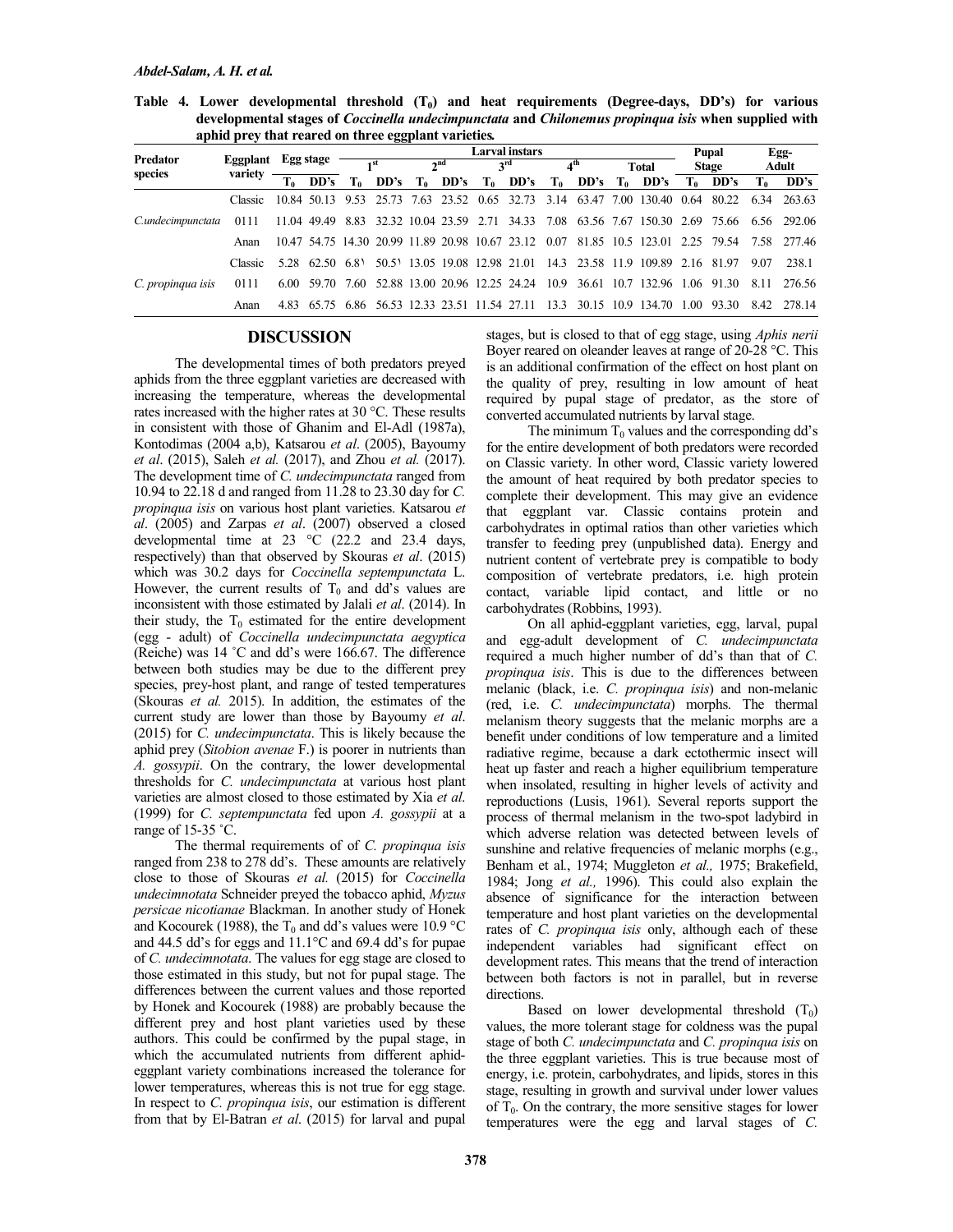*undecimpunctata* and *C. propinqua isis*, respectively. This is hard to explain, however the free water in these stages may be higher than others.

The results of this study suggest that eggplant var. Classic has to be considered in mass rearing programs to produce a high nutritional prey for both predator species. This might maximize the population of these predators. As well, 30 °C would multiply the population of both predators under the same rearing conditions, and thus it has to be generalized.

#### **REFERENCES**

- Abdel-Salam, A. H. (1995). The biotic factors: evaluation of their performance under natural conditions in cotton plantation. Ph.D. Thesis, Fac. Agric., Mansoura Univ. pp. 175.
- Arnold, C. Y. (1960). Maximum-minimum temperatures as a basic for computing heat units. Pro Am Soc Hortic Sci 76, 682–692.
- Bakhtawar, M., Saeed, Q. and Iqbal, N. (2017). Evaluation of different diets for Mass Rearing of *Coccinella undecimpunctata* L. (Coleoptera: Coccinellidae). Pak. J. Zool. 49(1): 359-359.
- Bayoumy, M. H., A. M. Abou-Elnaga, A. A. Ghanim and Ghassan A. M. (2015). Biological characteristics and heat requirements for *Coccinella undecimpunctata* – *Sitobion avenae* and *Coccinella* 9-*punctata* – *Aphis craccivora* feeding systems at varying temperature regimes. J. Plant Prot. and Path., Mansoura University 6 (7): 1049 -1065.
- Bayoumy, M. H. and Awadalla, H. S. (2018). Foraging<br>responses of *Coccinella septempunctata*, responses of *Coccinella septempunctata*, *Hippodamia variegata* and *Chrysoperla carnea* to changing in density of two aphid species. Biocontrol Sci Technology 28(3): 226-241.
- Bayoumy, M. H. and Ramadan, M. M. (2018). When Predators Avoid Predation by Their Con-and Heterospecific Competitors: Non-consumptive Effects Mediate Foraging Behavior and Prey Handling Time of Predators. J. Econ Entomol.
- Benham, B. R., Lonsdale and D., Muggleton, J. (1974). Is polymorphism in two-spot ladybird an example of non-industrial melanism? Nature, 249(5453): 179.
- Blackman, R. L. and Eastop, V. F. (1984). Aphids on the world crops. John Wiley and Sons, Chichester etc, 466.
- Brakefield, P. M. (1984). Ecological studies on the polymorphic ladybird *Adalia bipunctata* in The Netherlands. II. Population dynamics, differential timing of reproduction and thermal melanism. J. Animl Ecol. 53, 775–790.
- Brown, J.H., Gillooly, J.F., Allen, A.P., Savage, V.M. and West, G.B. (2004). Toward a metabolic theory of ecology. Ecol. 85, 1771–1789.
- Campbell, J. P., Bownas, A. D., Peterson, N. G. and Dunnette, M. D. (1974). The Measurement of Organizational Effectiveness: A Review of Relevant Research and Opinion. Final Technical Report. NPRDC TR 75–1, Navy Personnel Research and Development Center, San Diego, CA
- CoStat Software. (2004). CoStat. www.Cohort.com. Monterey, California, USA.
- Darwish, Y. A. and Ali, A. M. (1991). Field population trends of cereal aphids and their natural enemies on corn plants in upper Egypt. Assiut J. Agric. Sci.22, 33-42.
- El-Batran, L. A., Ghanim, A. A., L. M. Shanab and Ramadan, M. M. (2015). Thermal requirements for development of *aphis nerii* Boyer and its predator *Cydonia vicina isis* Muls. J. Plant Prot. and Pathl, Mansoura Univ. l6 (5): 825 – 837.
- El-Hag, E. A. and Zaitoon, A. A. (1996). Biological parameters for four coccinellid species in central Saudi Arabia. Biol. Contr. 7, 316-319.
- El-Saadany, G. B.; El-Fateh, R. S. M., Hamid, Z. H. A. and Romeilah, M. A. (1999). The triangle relationship between key pests, related biological control agents, and specific chemicals as factors governing the cotton IPM. Egyptian J.of Agric Res 77, 559-574.
- Eraky, S. A. and Nasser, M. A. K. (1993). Effect of constant temperatures on the development and predation prey efficiency of the ladybird beetle, *Coccinella undecimpunctata* L. (Coleoptera: Coccinellidae). Assiut J. of Agric Sci. 24, 223-231.
- Fletcher, G. L. (1981): Effects of temperature and photoperiod on the plasma freezing point depression, Cl- concentration, and protein 'antifreeze' in winter flounder. Can J. Zool. 59, 193-201.
- Ghanim, A. A., El-Adl, M. A. (1987a). The feeding capacity and duration of the larval instars of three ladybird beetles fed on different aphid species under natural weather conditions at Mansoura. Egyptian J. of Agric Sci, Mansoura University 12  $(4)$ : 981-97.
- Ghanim, A. A., and El-Adl, M. A. (1987b). Evaluation of predation activity and fecundity of the coccinellids, *Cydonia* (= Chilecimpunctaomenes) *vicina isis* Cy., *Cydonia* (= Chilomenes) *vicina nilotica* Muls. and *Coccinella undta* L. Mansoura region. Egyptian J of Agric Sci, Mansoura University 12, 993-1000.
- Gilbert, D. W. and Raworth, D. A. (1996). Insects and temperature; a general theory. Can. Entomol. 128, 1-13.
- Honěk, A. and Hodek, I. (1996). Distribution in habitats. In Ecology of Coccinellidae (pp. 95-141). Springer, Dordrecht.
- Honěk, A. and Kocourek, F. (1988). Thermal requirements for development of aphidophagous Coccinellidae (Coleoptera), Chrysopidae, Hemerobiidae (Neuroptera), and Syrphidae (Diptera): some general trends. Oecologia 76(3): 455-460.
- Huffaker, C., Berryman, A. and Turchin, P. (1999). Dynamics and regulation of insect populations, pp. 269-305. In C. B. Huffaker and A. P. Gutierrez [eds.], Ecol. Entomol, 2nd ed. Wiley, New York.
- Jalali, M. A., Mehrnejad, M. R., Kontodimas, D. C. (2014). Temperature-Dependent Development of the Five Psyllophagous Ladybird Predators of *Agonoscena pistaciae* (Hemiptera: Psyllidae). Ann. Entomol. Soc Am. 107(2): 445-452.
- Jervis, M. A., Copland, M. J. W. and Harvey, J. A. (2005). The life cycle in insects as natural enemies, a practical perspective. Springer, Dordrecht, The Netherlands, pp. 140-192.
- Jong, P., Gussekloo, S. and Brakefield, P. (1996). Differences in thermal balance, body temperature and activity between non-melanic and melanic twospot ladybird beetles (*Adalia bipunctata*) under controlled conditions. J. Exp. Biol. 199(12): 2655- 2666.
- Katsarou, I., Margaritopoulos, J. T., Tsitsipis, J. A., Perdikis, D. C., Zarpas, K. D. (2005). Effect of temperature on development, growth and feeding of *Coccinella septempunctata* and *Hippodamia convergens* reared on the tobacco aphid, *Myzus persicae nicotianae*. BioContr 50(4): 565-588.